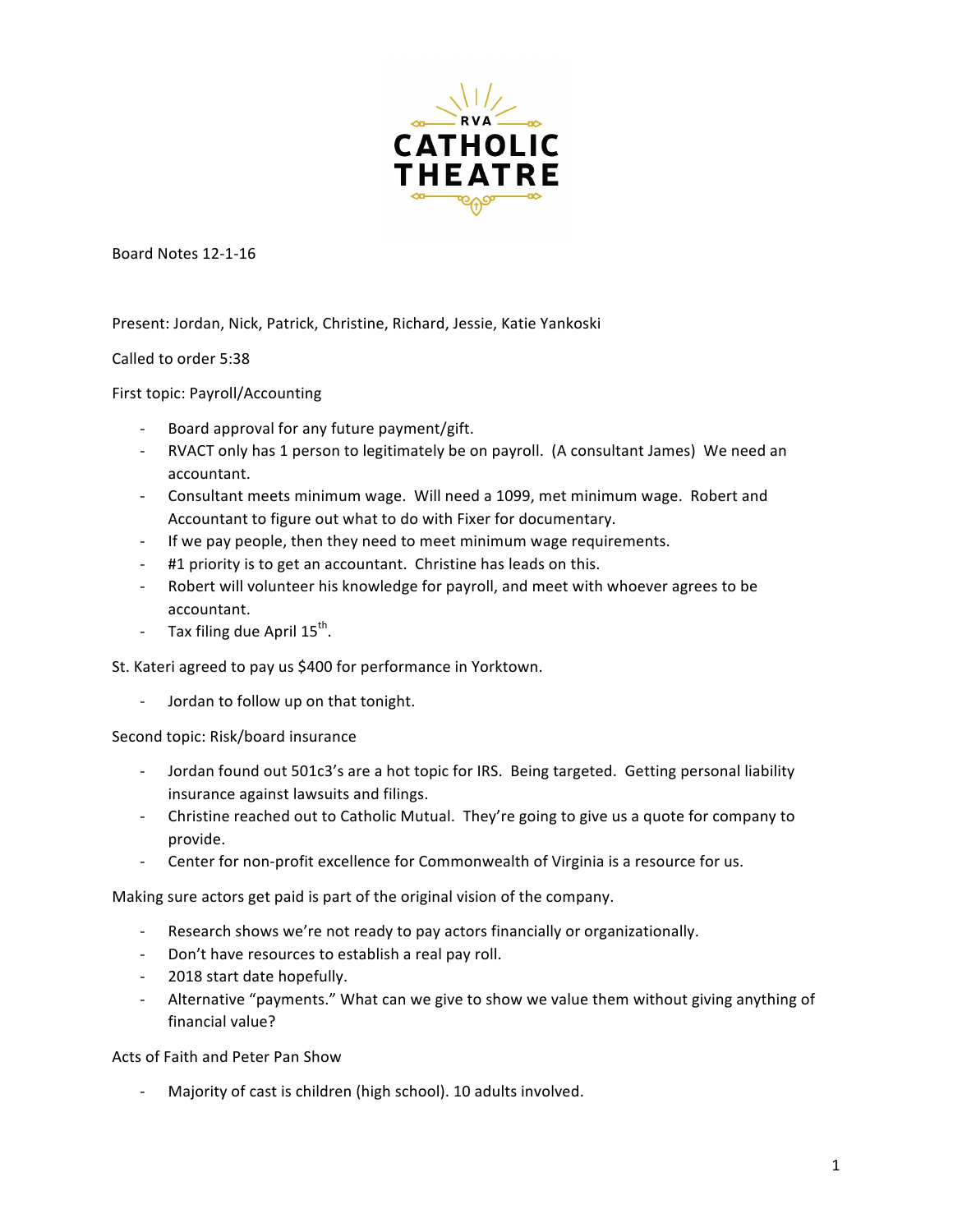

- Adam presented a list of Cast Rights
- Only stage option is Richmond Prep (3 options)
	- $\circ$  10<sup>th</sup> or 16<sup>th</sup> of February Unanimous vote to push out of February.
	- $\circ$  Do it in March (makes it during Lent)
	- $\circ$  Put the performance on hold indefinitely. Unanimous vote to put off indefinitely.
- We have an agreement with Acts of Faith Festival to produce Peter Pan for their festival. (January-April)
	- o Possible to change entry to Jeweler's Shop?

## Autonomy of Founders

- Jordan wants as much autonomy as possible for founders.
- Decisions around how other people's money is spent should come to Board.
- Possible max amount prior to Board Approval/petty cash fund.
- Board to serve as guard rails.
- What are the legal requirements for the Board to be involved in? Patrick to follow up.
- Need to delegate tasks to volunteers/Board.

Amy Cosef (Interest in being costume designer and being involved in RVACT)

- Income for RVACT is mostly our volunteers.
- Treating volunteers with passion will be a high emphasis without other sources of income.
- Working together with potential volunteers to figure out where their interests and ours align.

How to work out salary/paid time for Christine?

Next time to discuss if Christine's time is the first thing we want to buy.

Christine to work out task list and consolidate to send out to Board for spreading of tasks.

Jessie to set up an organization meeting for us to put together task lists and set up organizational structures.

Alternative productions that are leaner and smaller?

- Shakespeare is free
- Our God's Brother (by JPII)
- Franciscan brother who writes plays
- Ask for people to write for us

Ideas for next production brought to next meeting. Brainstorming session next time.

Caroling: December  $19^{th}/20^{th}$  look like best days for most people to go.  $5/6$  people can attend.